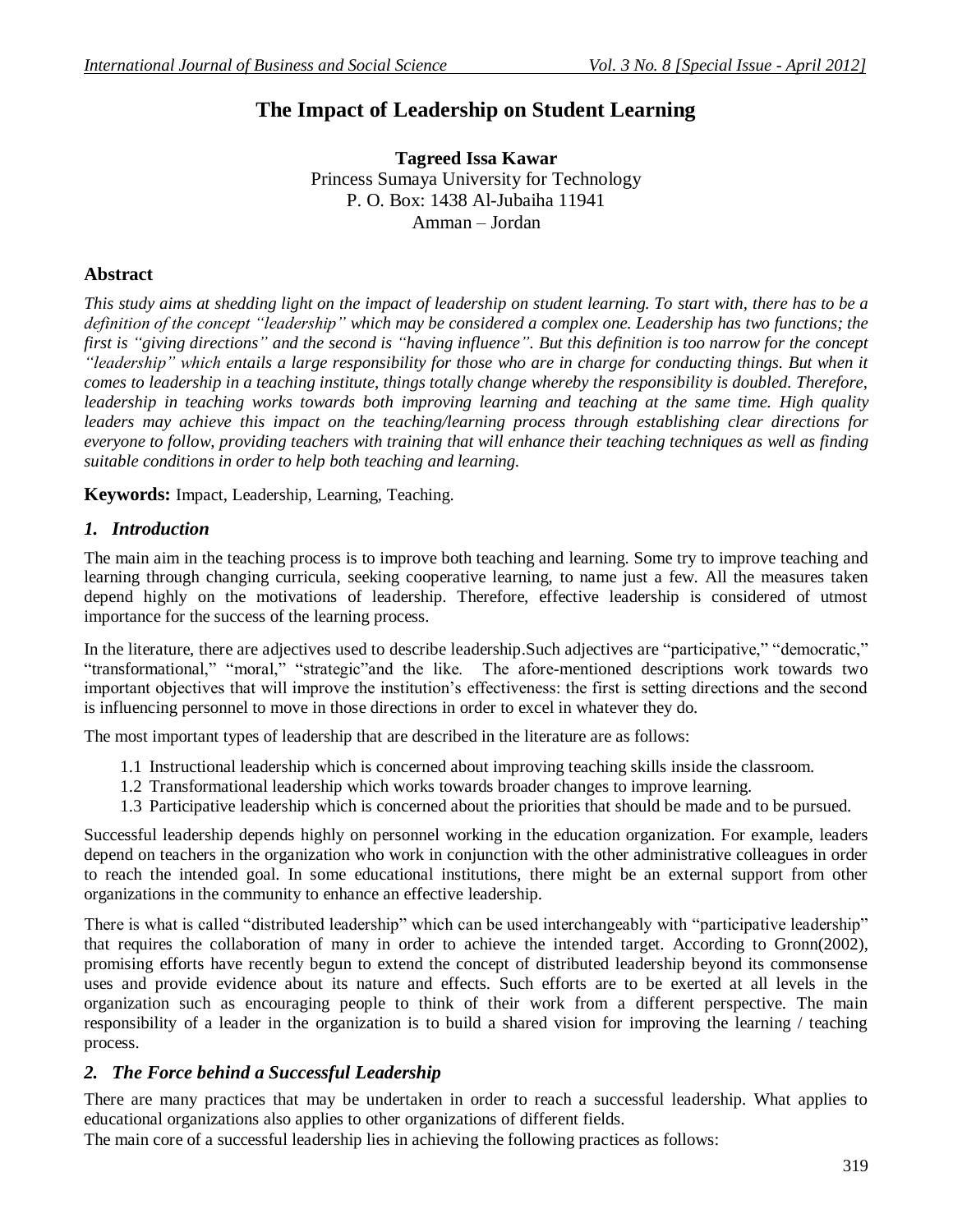#### **2.1 Setting Goals**

People in the organization should have shared understandings about the organization and its goals. In this case, people will be motivated to apply such goals in their work and help them have a sense of identity in their work. Promoting effective communication within the organization may also help in improving shared purposes of the organization.

#### **2.2 Personnel Development**

The development of the people working in an organization through clear organizational goals contributes positively to members' work-related motivation. Also, motivation helps in the capacities employees need in order to move towards their goals. Leadership practices affect positively the performance of employees through offering intellectual stimulation, providing support and appropriate models of good practices and beliefs which are important to the organization.

#### **2.3 Organization Development**

The success of student learning depends highly on the motivations of teachers and administrators. On the other hand, good conditions in the organization will positively affect the performance of the teachers. Successful leaders develop their organizations in such a way in order to strengthen as well as modify organizational structures in order to facilitate the work of teachers and administrators.

# *3. The Effects of Leadership on Students' Learning*

The question that may arise here about the effects of leadership on students' learning is that "how can successful leadershipwhich is practiced at a distance from students influence students' learning?" Leaders play a significant role in identifying as well as supporting learning. Leadership works on shaping the teaching institution such as setting goals and structure, instructions to be followed, the number of students in each section, the forms of pedagogy among others. Needless to say, that these factors are responsible for the learning of students which are pre-set by leaders as part of their job.

#### **3.1 Evidence on the effects of leadership on students**

There are different kinds of research that have been conducted on the effects of leadership on students. The first evidence is the qualitative case study which has been conducted in teaching institution settings (Gezi, 1990).

The second evidence is the large-scale quantitative studies which have been reviewed by Hallinger and Heck (1996a, 1996b, 1998).

The third type of evidence is similar to the second type in the sense that it is also large-scale and quantitative in nature. The difference is that instead of examining the overall leadership effects, the focus is put on the specific leadership practices. This kind of evidence can be seen in the work of Waters, Marzano and McNulty (2003).

Most qualitative case studies are the ones that examine the impact of leadership in educational institutions which are in need of exceptional kind of leadership. On the other hand, large-scale quantitative studies are more reliable sources of evidence about the effects of leadership which are of utmost importance.

#### *4. The Basics of Successful Leadership*

The success of leaders responsible for building high performance organizations which make greater expectations to student learning depends highly on leaders' interaction with the community at large and the organization in which they find themselves in. Successful practices are the basics of good leadership. According to Hallinger and Heck (1999), they categorized leader practices as "purposes," "people" and "structures and social systems." On the other hand, Leithwood (1996) categorized leader practices as "setting directions," "developing people" and "re-designing the organization." These categories of leadership practices are considered useful in many different cultural and organizational contexts (Bass, 1997).

#### **4.1 Setting Directions**

One of the aspects of leadership is helping people to develop shared understandings about the organization and its activities and goals. Getting to know the goals will help in motivating people, such goals are challenging but achievable. Also, goals help people find sense of identity for themselves in the work they perform.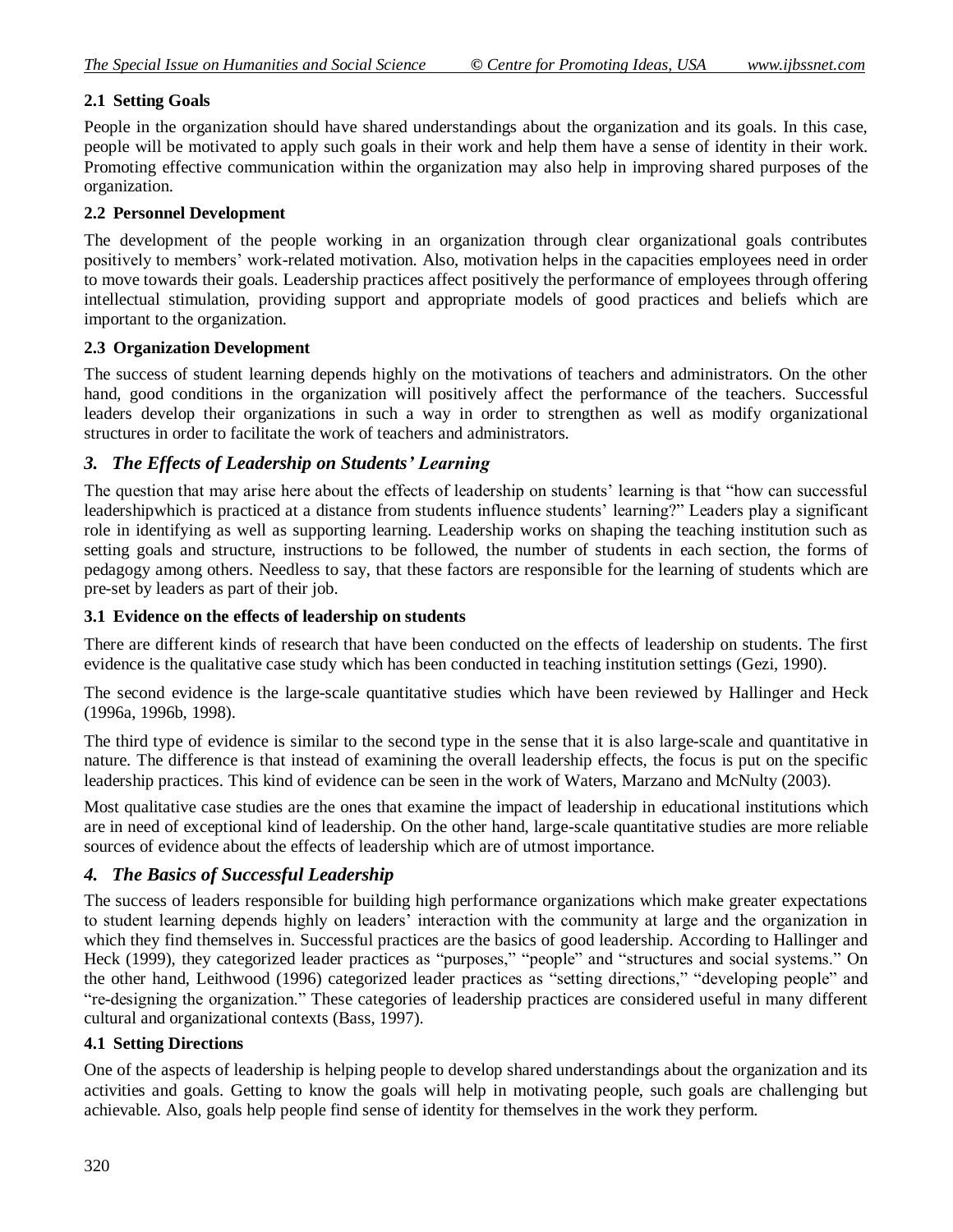# **4.2 Developing People**

Being motivated by the pre-set goals by the leaders is not the only condition to develop people. Such motivations are influenced by the direct interaction between leaders and employees (Lord and Maher, 1993). Leaders should have knowledge of what is required to improve the quality of teaching and learning. This kind of knowledge is referred to as the leaders' emotional intelligence. Leaders who are endowed with "emotional intelligence" are the ones who can make use of the employees' capacity and increase enthusiasm and optimism. In this case, leaders may get the best out of their employees and as a result increase their productivity.

# **4.3 Redesigning the Organization**

It goes without saying that successful leaders are the ones who can make their organizations effective through supporting the performance of employees as well as students. This kind of practice assumes that the purpose behind organizational structure is to make the work of employees easier which may help in strengthening as well as modifying organizational structure.

# *5. Distributed Leadership*

Leadership is not the kind of job that can be performed in isolation from the collaboration of other employees and administrators in the organization. This is what is called in management "delegation of authority" whereby the top management can delegate certain tasks to others to perform. Principals typically count on key teachers for such leadership, along with their local administrative colleagues (Hord, Steigelbauer and Hall, 1984). According to Gronn (2002), the impact of distributed leadership has become an important issue in recent research although the concept dates back almost 70 years. In simple words, leadership is not in the hands of one person, it is practiced by other members of the organization.

The concept of distributed leadership overlaps with democratic and participative leadership. To give a better definition of distributed leadership, "it is a set of practices that are enacted by people at all levels rather than a set of personal characteristics and attributes located in people at the top" (Fletcher and Kaufer, 2003).

Distributed leadership can be divided into two forms: additive and holistic according to Gronn (2002). Additive forms entail the dissemination of leadership tasks to members in the organization without explicit interaction by those members. While holistic forms of distributed leadership emphasize the interdependence of those providing leadership. Such forms produce leadership activities which stem from dynamic as well as multi-directional processes which in turn lead to learning for the individuals and their organizations.

Distributed leadership reflects the distribution of tasks in the organization. As a result, decision making is not in the hands of one leader and this will reduce the chances of errors made by one leader. In simple words, when decision making is undertaken at a horizontal level in the organization this will reduce the risk of taking wrong decisions. Also, distributed leadership gives other members in the organization the opportunity to contribute in the decision making. Resnick and Glennan (2002) emphasize the importance of mutual accountability between leaders and members in the organization. In this way, members in the organization will have a better experience concerning the organization they are working in. In addition, when there is this kind of collaboration, this will enable members and leaders in the organization learn from one another.

# *6. Conclusion*

This study has summarized the main ideas related to effective leadership and student learning. It has been found that effective leadership plays a vital role in the teaching/learning process; therefore, widespread interest has been introduced in order to improve leadership which is a key element in the success of any teaching institution.

Also, it has been found that there are many factors that have an impact on the success of leadership such as setting goals, developing personnel and developing the organization. A successful leader may work at all levels in order to lift the teaching institution into a higher standard.

Leadership is considered one of the most difficult tasks to perform; therefore, there is what we call "distributed leadership". This kind of leadership enables leaders to delegate authority and collaborate with other members in the organization in decision making. In this case, leadership will be decentralized in the sense that leadership is not going to be in the hands of the leader only.Other members in the organization will be in charge for certain tasks which will in turn reinforce their experience in their field and shoulder part of the responsibility of the leader.